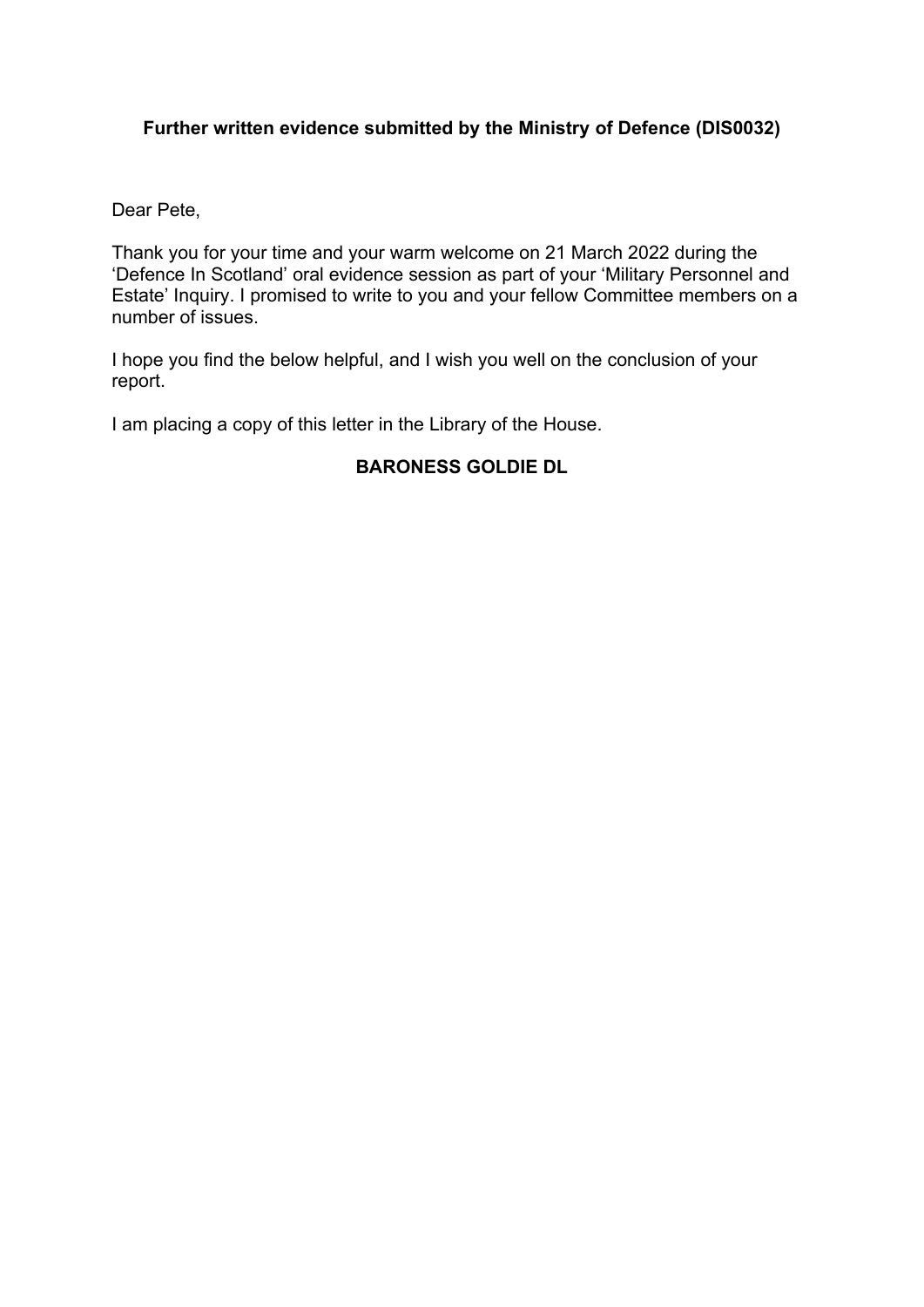## **REGULAR ARMED FORCES NUMBERS IN SCOTLAND Q216; Pete Wishart MP; Committee Chair**

The past commitment of 12,500 by 2020 had its origins in the 2010 Strategic Defence and Security Review when both the nature of the threats facing the UK and the size of our Armed Forces were rather different. Events have moved on and the Defence of today is about military output and effect, not masse. A continued overemphasis on Regular numbers without regard to such changes fails to understand the realities of capability development. Neither does it truly recognise the broader place of Defence in Scotland with the contribution of over 5,000 Reserves, defence civilians and defence contractors and industry employees who live and work in Scotland and are all critical parts of the Defence family and thus our number overall. The MOD makes a significant contribution to Scotland as Scotland does to the MOD in support of the UK defence capability.

The 2021 Integrated Review and Defence Command Paper made clear that we must focus on Defence capability rather than troop numbers in response to changing threats and priorities: maintaining technological advantage is a defining feature of our national strategy and prosperity agenda.

As platforms and equipment increase in sophistication and effect, we require different types of suitably qualified military, civilian, and industrial workforce to operate and service them, which presents opportunities for new skills, investment, and training. Considerable investment in Defence tech is planned and/or already underway in Scotland, which makes a significant contribution to maintaining the UK's ability to respond and outpace the deepening threats and challenges we face.

Since the original written evidence was prepared last year, the six-monthly update on personnel numbers (Regulars,<sup>1</sup> Gurkhas,<sup>2</sup> Reserves<sup>3</sup> and Civilians<sup>4</sup> in Scotland as at 1 Oct 2021<sup>5</sup> ) is now available:

<sup>1</sup> UK Regulars comprise Full time Service personnel, including Nursing Services, but excluding Full Time Reserve Service (FTRS) personnel, Gurkhas, mobilised Reservists, Military Provost Guard Service (MPGS), Locally Engaged Personnel (LEP), Non Regular Permanent Staff (NRPS), High Readiness Reserve (HRR) and Expeditionary Forces Institute (EFI) personnel. Includes trained and untrained personnel.

<sup>&</sup>lt;sup>2</sup> Trained and Untrained Gurkha population only. This excludes those personnel that have transferred from GURTAM to UKTAP. Gurkhas are recruited and employed in the British and Indian Armies under the terms of the 1947 Tri-Partite Agreement (TPA). Prior to April 2007 this was on a broadly comparable basis but since then British Gurkhas have served on the same terms and conditions as the wider Army. They remain Nepalese citizens but in all other respects are full members of HM Forces. Since 2007, Gurkhas are entitled transfer to the wider Army after completion of 5 years' service in the Brigade of Gurkhas and apply for British citizenship.

<sup>&</sup>lt;sup>3</sup> Future Reserves 2020 includes volunteer reserves who are mobilised, High Readiness Reserve and volunteer reserve personnel serving on Additional Duties Commitment (ADC) or FTRS contracts. Sponsored Reserves who provide a more cost effective solution than volunteer reserve are also included in the Army Reserve FR20. Non Regular Permanent Staff (NRPS), Expeditionary Forces Institute (EFI) and University Officer Cadets and Regular Reservists are excluded. Unless otherwise specified includes both Trained and Untrained Personnel.

<sup>4</sup> Civilian figures are reported as Full Time Equivalent (FTE). FTE is a measure of the size of the workforce taking into account that some people work part-time. Part-time staff are counted according to the number of hours they work per week as a proportion of normal hours for their grade and location.

<sup>5</sup> Country as recorded in Joint Personnel Administration (JPA). The figures are based on Service personnel's stationed location and not their location of residence – where personnel work isn't necessarily where they live. Personnel deployed on operations to an area away from their stationed location are shown against their most recent stationed location. The Royal Navy/Royal Marines personnel on sea service are included against the local authority containing the home port of their ship.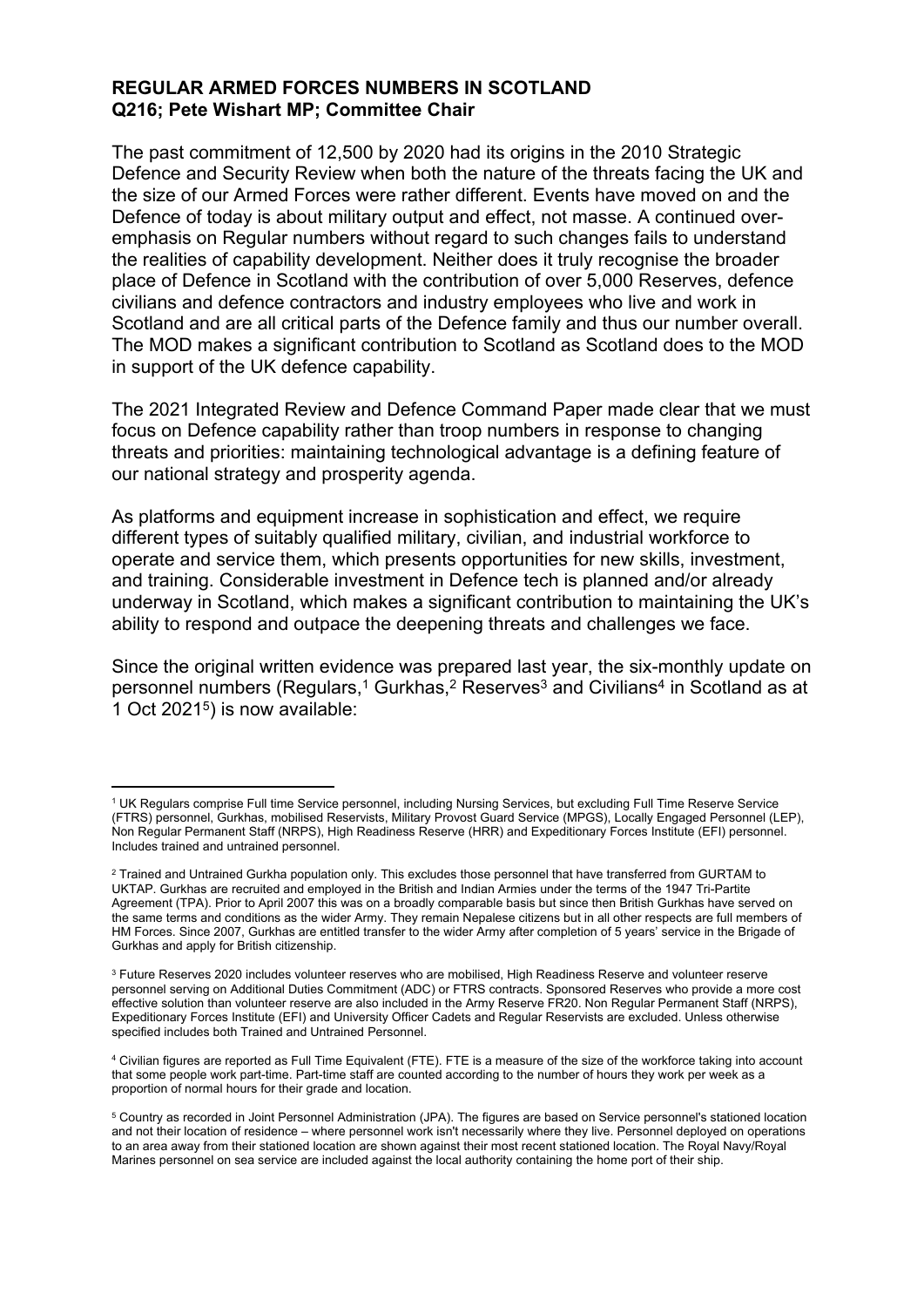| Table 1 as at 1 October 2021 |                                  |              |
|------------------------------|----------------------------------|--------------|
| <b>Assignment Type</b>       | <b>Service</b>                   | <b>Total</b> |
| <b>Regulars</b>              | Royal Navy/Royal Marines         | 4400         |
|                              | Army                             | 3920         |
|                              | <b>RAF</b>                       | 2110         |
|                              | <b>Regulars Total</b>            | 10430        |
| <b>Gurkhas</b>               | <b>Gurkhas Total</b>             | 10           |
| <b>Reserves (FR20)</b>       | Royal Navy Reserve/Royal Marine  |              |
|                              | Reserve                          | 400          |
|                              | Army FR20 Reserve                | 4490         |
|                              | <b>Royal Auxiliary Air Force</b> | 430          |
|                              | <b>Reserves (FR20) Total</b>     | 5320         |
| <b>Civilian</b>              | <b>Civilian Total</b>            | 4030         |
| <b>GRAND TOTAL</b>           |                                  | 19790        |

# *Notes and Caveats:*

*1. The figures are estimates for Reserves because the stationed location data has not been verified for the Reserve population.*

- *2. Figures in this table have been rounded to the nearest 10, though numbers ending in a "5" have been rounded to the nearest multiple of 20 to prevent the systematic bias caused by always rounding numbers upwards.*
- *3. The sub-totals and Grand Total have been rounded separately from their constituent parts, and therefore the rounded constituent parts may not sum up to their rounded sub- totals and Grand Total.*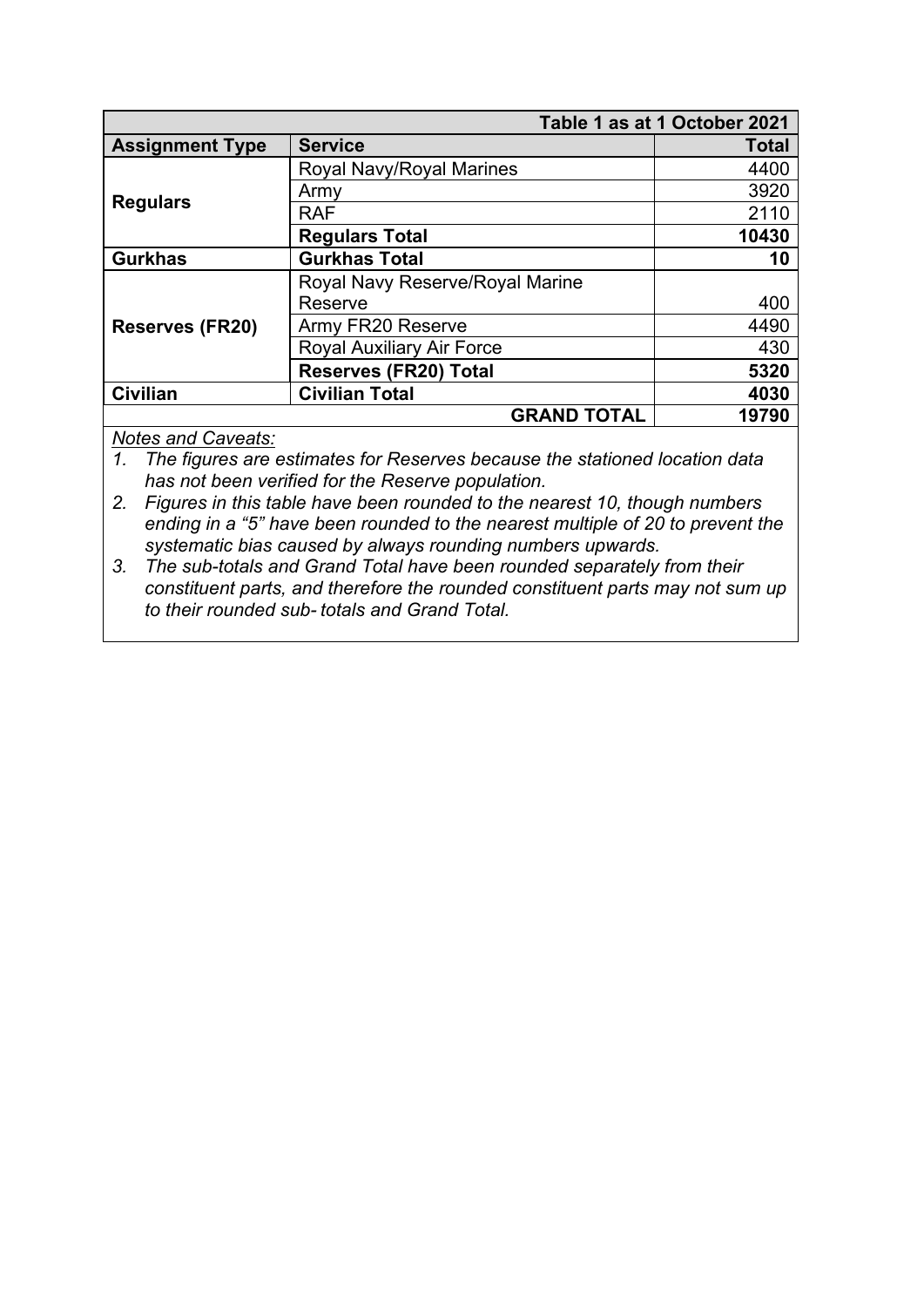# **ALLOCATION OF SHIPBUILDING SPEND Q228; Deidre Brock MP; Committee Member**

As set out in the Defence & Security Industrial Strategy 2021, the procurement approach for each class of ship will be determined on a case-by-case basis. As well as considering the specific capability requirements, the MOD will consider the longterm industrial impact of different options, including delivering value for money for our overall programme and maintaining the key industrial capabilities required for operational independence.

For example, the final contract for the manufacture of the Fleet Solid Support ships, which was mentioned in the oral evidence session, will be awarded to a UK business, either solely or as part of a consortium. The programme is still in the Competitive Procurement Phase and it's too early to speculate at this stage where the Support ships might be built; however, we can confirm that the ships will all be integrated in UK shipyards and that the competition requires a significant proportion of the build and assembly work to be carried out in the UK.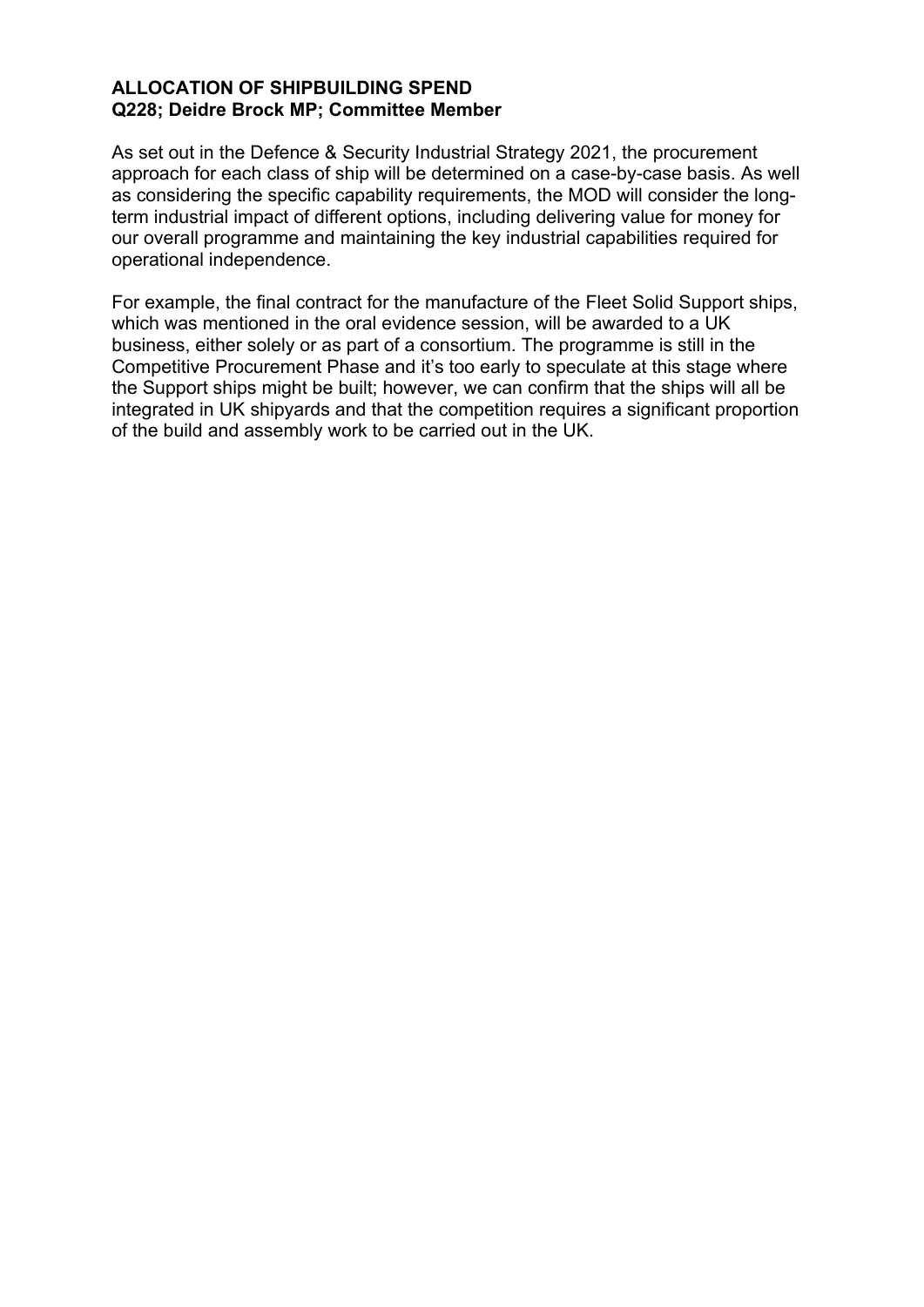## **MEADOWFORTH & FORTHSIDE SITE DISPOSAL Q236; Andrew Bowie; Committee Member**

In 2016 the Ministry of Defence announced the disposal of land at Forthside, Stirling, comprising three adjoining land parcels, one of which was Meadowforth Barracks. Following assessment as part of the Defence Estate Optimisation Portfolio it was identified that an exchange of part of the Meadowforth Barracks parcel with a fourth and previously unannounced adjacent parcel would better configure the overall site for sale and thus enhance the City Deal proposition. As a result, the MOD will now retain the western side of Meadowforth Barracks, while the eastern side of the barracks will be sold alongside the newly identified parcel and the other two land parcels as one disposal package.

Under the terms of the Stirling and Clackmannanshire City Deal, the site will be transferred for £5 million, to which the Scottish Government have agreed. Neither the UK Government nor the MOD have agreed to transfer the Stirling site at no fee.

The MOD will continue to work with local authorities over the transfer and potential decontamination options for Stirling, but this must be done in accordance with MOD policy and follow Treasury guidelines. As part of this it is normal practice for Land Quality Assessments to be undertaken and for market value to reflect the outcome of such an assessment.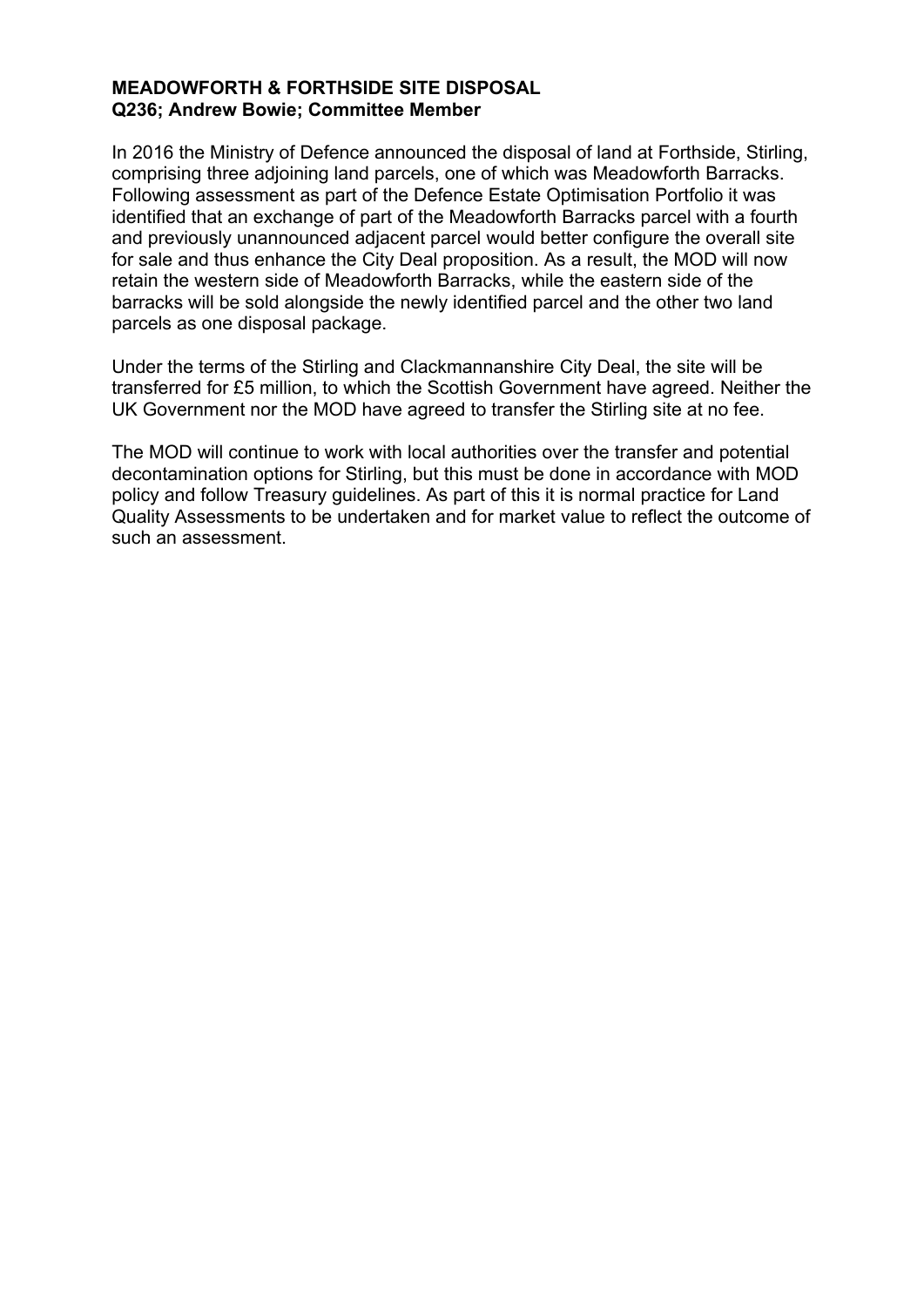## **MOD CALEDONIA CAREER TRANSITION PARTNERSHIP Q243; Wendy Chamberlain; Committee Member**

There are no plans to reduce the Careers Transition Partnership (CTP) provision in Scotland as part of the closure of MOD Caledonia.

The intent remains to dispose of the site, noting that we are currently assessing a revised timeline that will see the disposal delayed beyond 2022 as we determine the future locations for defence users currently operating from the site. It is too early to confirm revised details, but more information will be shared as soon as it is known. It is unfortunate that the disposal will need to be delayed, but these decisions have long-term impacts for Defence and our people which need to be considered carefully.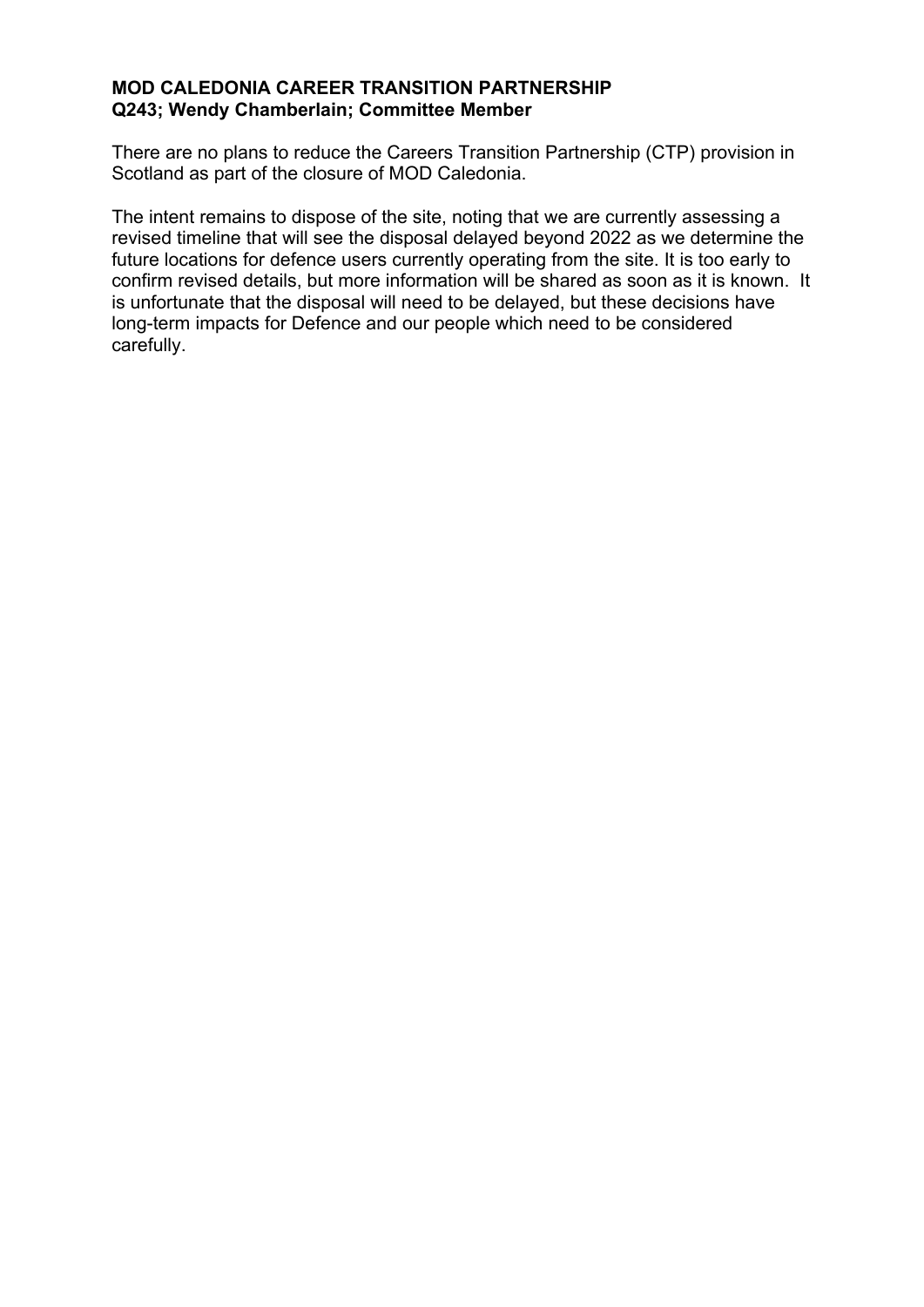## **MOD SURPLUS LAND RELEASE Q244; Wendy Chamberlain; Committee Member**

The department has released 85 areas of surplus land in the last 10 years. Of these, two parcels of land were released at nil value. These comprised:

- 7 hectares of foreshore and seabed at Port Edgar South Queensferry disposed of in 2020. The MOD had no interest in asset following an interdepartment transfer of the wider site in 1979;
- 25 square metres of land at Kirkudbright in Mar 2019 reason not clear.

A further seven parcels were disposed of directly to local authorities:

- As above, the 7 hectares of foreshore and seabed at Port Edgar South Queensferry;
- Playing fields at MOD Caledonia to Fife Council in 2014, for continued use as playing field; and,
- 5 former Service Family Accommodation houses (5 separate releases) in Ayr to South Ayrshire Council.

Of the 85 areas, one site (Eastriggs) required decontamination prior to sale.